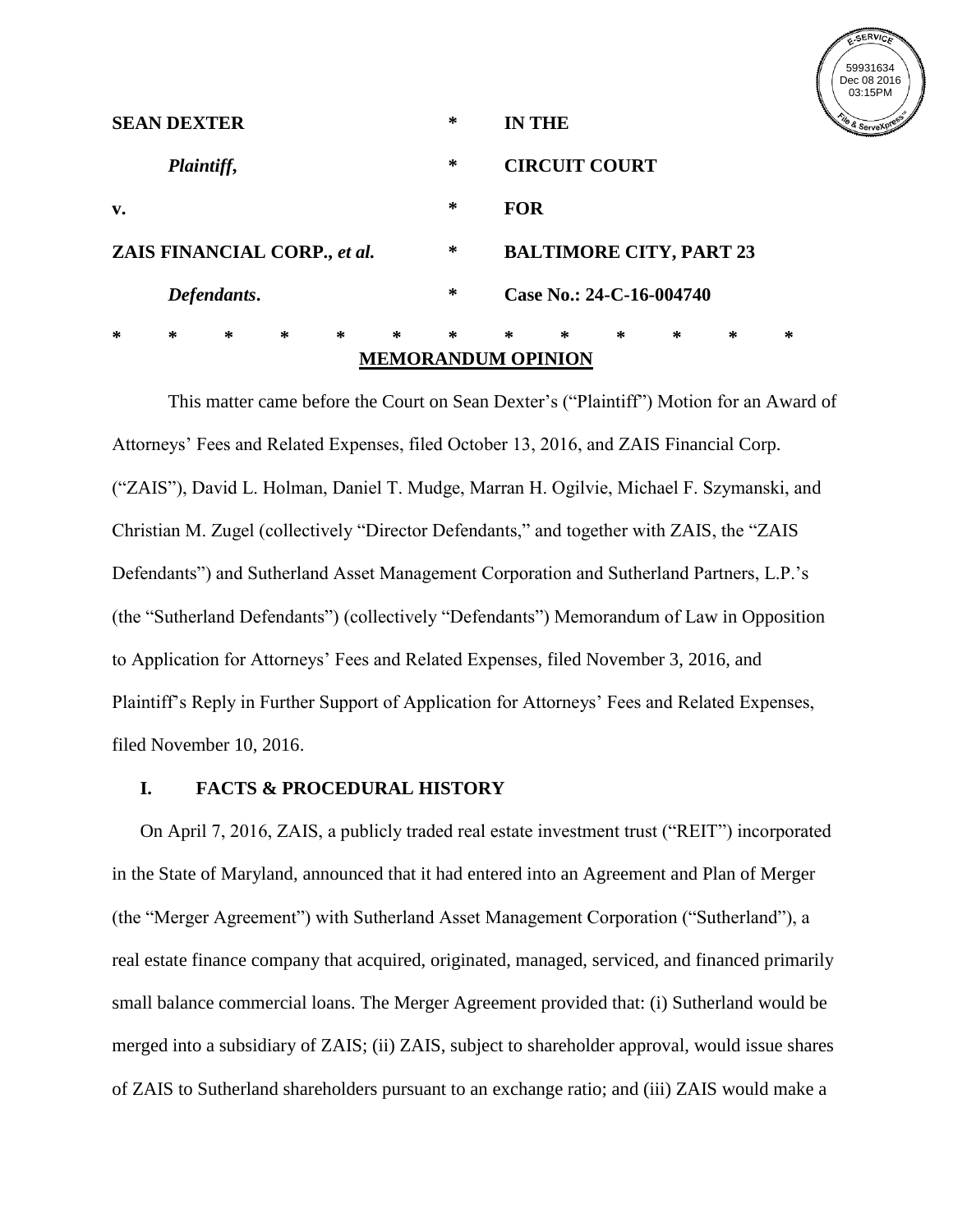pre-merger tender offer to ZAIS shareholders who did not desire to retain their shares in the tobe-combined companies. On August 24, 2016, Plaintiff, an individual shareholder of ZAIS, filed a Complaint (the "Complaint") (docket #00001000) in this Court against Defendants. On August 30, 2016, Plaintiff filed a Motion for Preliminary Injunction ("Injunction Motion") (docket #00003000) to enjoin the shareholder vote, alleging that Defendants failed to disclose material information to shareholders prior to a pending vote on the issuance of shares of common stock as a precursor to ZAIS' reverse merger with Sutherland Asset Management Corporation ("Sutherland"). It is noted that prior to Plaintiff filing suit, ZAIS and Sutherland jointly disseminated a Form S-4 (the "Registration Statement") on May 10, 2016, subsequently amending it on June 20, 2016, August 5, 2016, August 19, 2016, and August 26, 2016.<sup>1</sup> This Court's Case Management Order No. 1 (docket #00006001), issued September 12, 2016, detailed a briefing schedule for Plaintiff's Injunction Motion.

On September 15, 2016, Defendants filed a Memorandum of Law in Opposition to Plaintiff's Injunction Motion (docket #00003004) and a Motion to Dismiss (docket #00013000). Prior to Defendants filing their opposition to Plaintiff's Injunction Motion, on September 12, 2016, Defendants issued supplemental information on Form 8-K filings with the Security and Exchange Commission ("SEC") (the "Supplemental Disclosures"). Subsequently, the Supplemental Disclosures were amended a second time on September 19, 2016. Plaintiff withdrew his Injunction Motion (docket #00003001) on September 19, 2016, on the basis that the disclosure claims alleged in his Complaint and Injunction Motion were moot. This Court granted Plaintiff's Motion to Withdraw on September 19, 2016 (docket #0003002).

On September 30, 2016, Plaintiff filed a Stipulation and Proposed Scheduling Order Concerning Plaintiff's Petition for an Award of Attorneys' Fees and Expenses (docket

 $\overline{a}$ 

<sup>&</sup>lt;sup>1</sup> August 26, 2016 is two days after Plaintiff filed suit, but prior to Defendants' knowledge of the suit.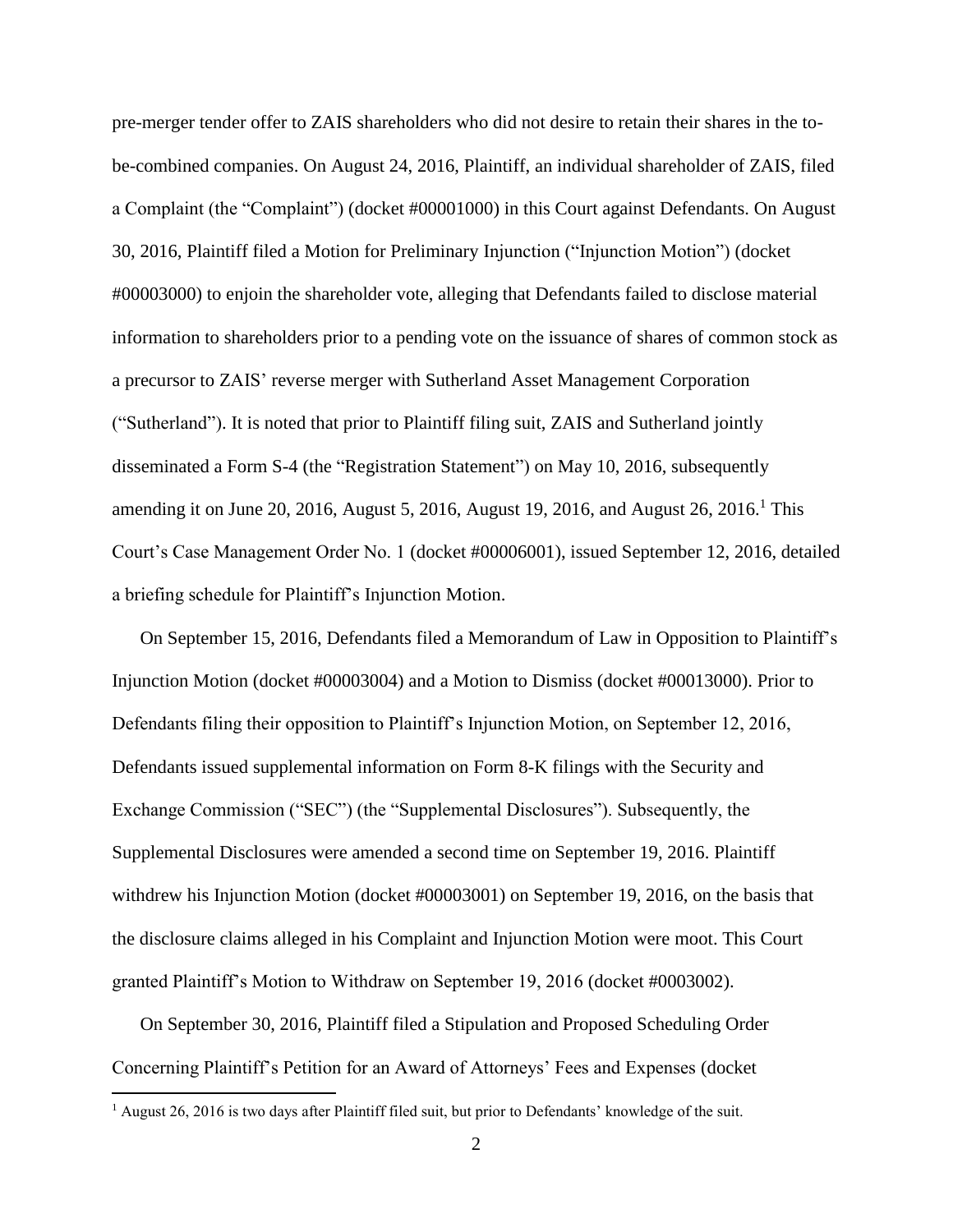#00016000). Plaintiff filed his opening brief in support of the Fee and Expense Petition on October 13, 2016 (docket #00020000), Defendants filed their opposition on November 3, 2016 (docket #00020001), and Plaintiff filed a reply brief on November 10, 2016 (docket #00020002). A hearing was held before this Court on November 22, 2016.

The Plaintiff's Complaint alleged, among other things, that ZAIS shareholders were not adequately informed about the impending Shareholder Vote because the Registration Statements failed to include the final Exchange Ratio, the per share Tender Offer price, and information regarding conflicts of interest implicating Board members and executives involved with negotiations for the Merger. In regards to Plaintiff's Motion for an Award of Attorneys' Fees and Related Expense, Plaintiff argued that Defendants' Supplemental Disclosures were made as a result of a demand letter (the "Letter") sent by Plaintiff to Defendants on September 2, 2016, which offered to dismiss the litigation if Defendants agreed to a number of conditions including disclosing the exact Exchange Ratio for the Share Issuance, the exact per share price of the Tender Offer, and details relating to potential conflicts of interest. The Letter insisted that these disclosures be made no later than September 12, 2016. On September 8, 2016, Defendants responded to the Letter, refusing to engage in any discussions and declining Plaintiff's offer of settlement. Nonetheless, as described *supra*, Defendants filed a Form 8-K with the SEC on September 12, 2016. Defendants argue that the Supplemental Disclosures were disclosed not due to Plaintiff's Letter, but rather in accordance with the August 26, 2016 Registration Statement (the "August Registration Statement).

The August Registration Statement disclosed that the Exchange Ratio to be applied in the transaction between ZAIS and Sutherland was to be based on the "adjusted book value per share" of ZAIS and Sutherland as of the "Determination Date," which, pursuant to the terms of

3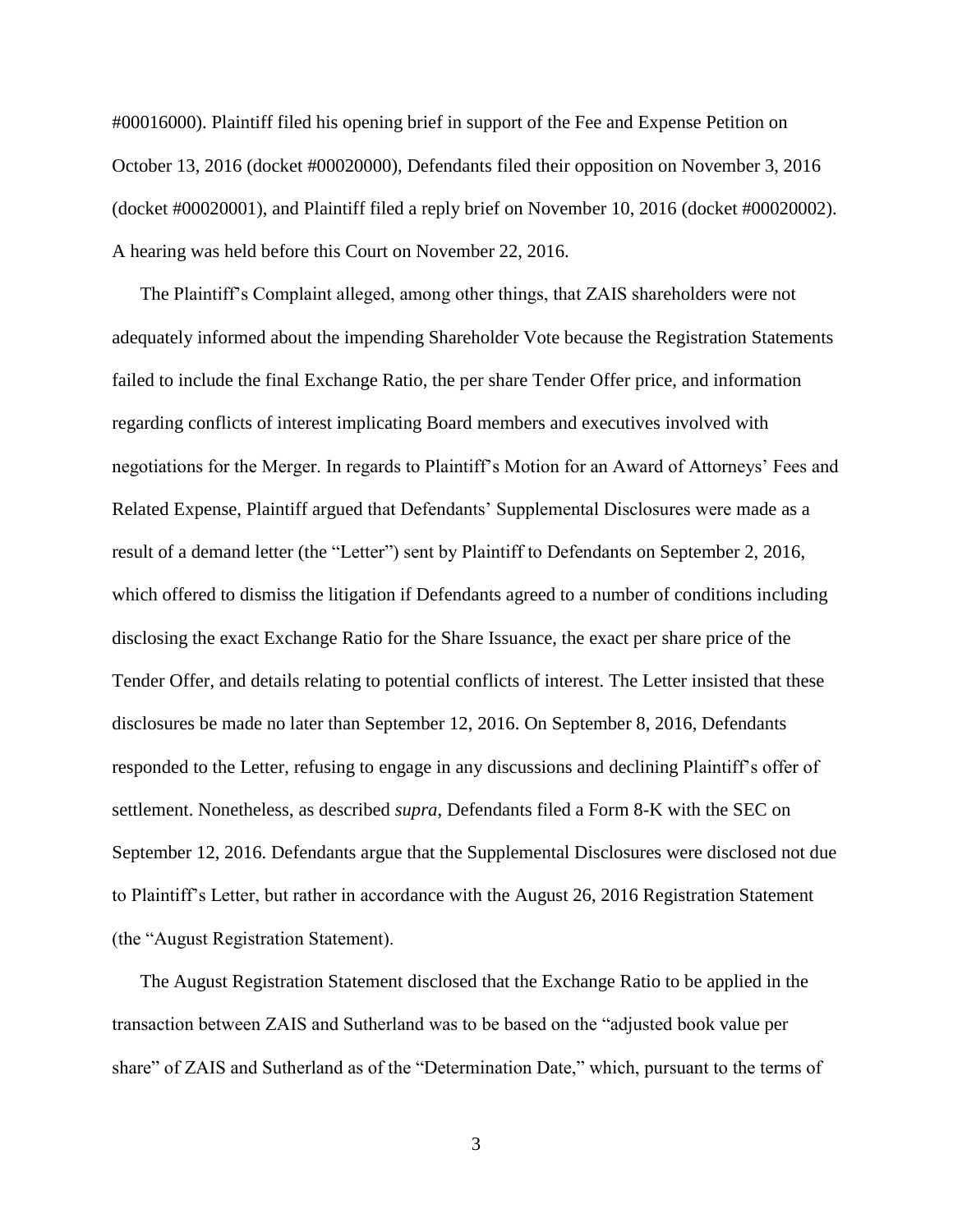the parties' agreement, was July 31, 2016. *See* Herbst Aff., ¶ 9, Ex. B, A-24-25. The August Registration Statement also disclosed that the price per share to be paid in the tender offer would be equal to 95% of the adjusted book value per share of ZAIS, reduced by an \$8,000,000 contractual termination payment to its managing advisor, (ii) \$4,064,000 in additional agreed adjustments, and (iii) expenses and reserves associated with certain litigation relating to the mergers, if any, with such price per share rounded to the nearest whole cent. *Id.* at ¶ 12, Ex. A, p. 4. Accordingly, once the "adjusted book value per share" was disclosed, the price per share to be paid in the Tender Offer could be calculated. On September 19, 2016, ZAIS disclosed information regarding conflicts of interest implicating Board members involved with negotiations for the Merger. However, Defendants maintain that this information was previously disclosed as a part of the Schedule 14A disclosures.

## **II. ANALYSIS**

 $\overline{a}$ 

## A. The "Common Fund" and "Corporate Benefit" Doctrines.

The American Rule states that litigants generally bear the costs of their attorneys' fees and expenses. *In re First Interstate Bancorp*, 756 A.2d 357, 756 A.2d 353, 357 (Del. Ch. 1999). However, Delaware courts recognize two exceptions to the American Rule: the "common fund" doctrine and the "corporate benefit" doctrine.<sup>2</sup> *Id*. The "common fund" doctrine applies when a plaintiff's efforts have secured some sort of monetary reward to a class of plaintiffs, and the plaintiff is therefore "entitled to an allowance for fees and expenses to be paid from the fund or property which his efforts have created." *Id*.

<sup>2</sup> Courts in Maryland's Business and Technology Case Management Program look upon decisions of the Delaware Court of Chancery as persuasive authority on corporate law matters. *See, e.g., Shenker v. Laureate Education, Inc.*, 411 Md. 317, n.14, 903 A.2d 408 (2009) (quoting *Werbowsky v. Collomb*, 362 Md. 581, 618, 766 A.2d 123, 143 (2001)). Thus, the Delaware Court of Chancery's body of law relating to attorney fee awards is instructive.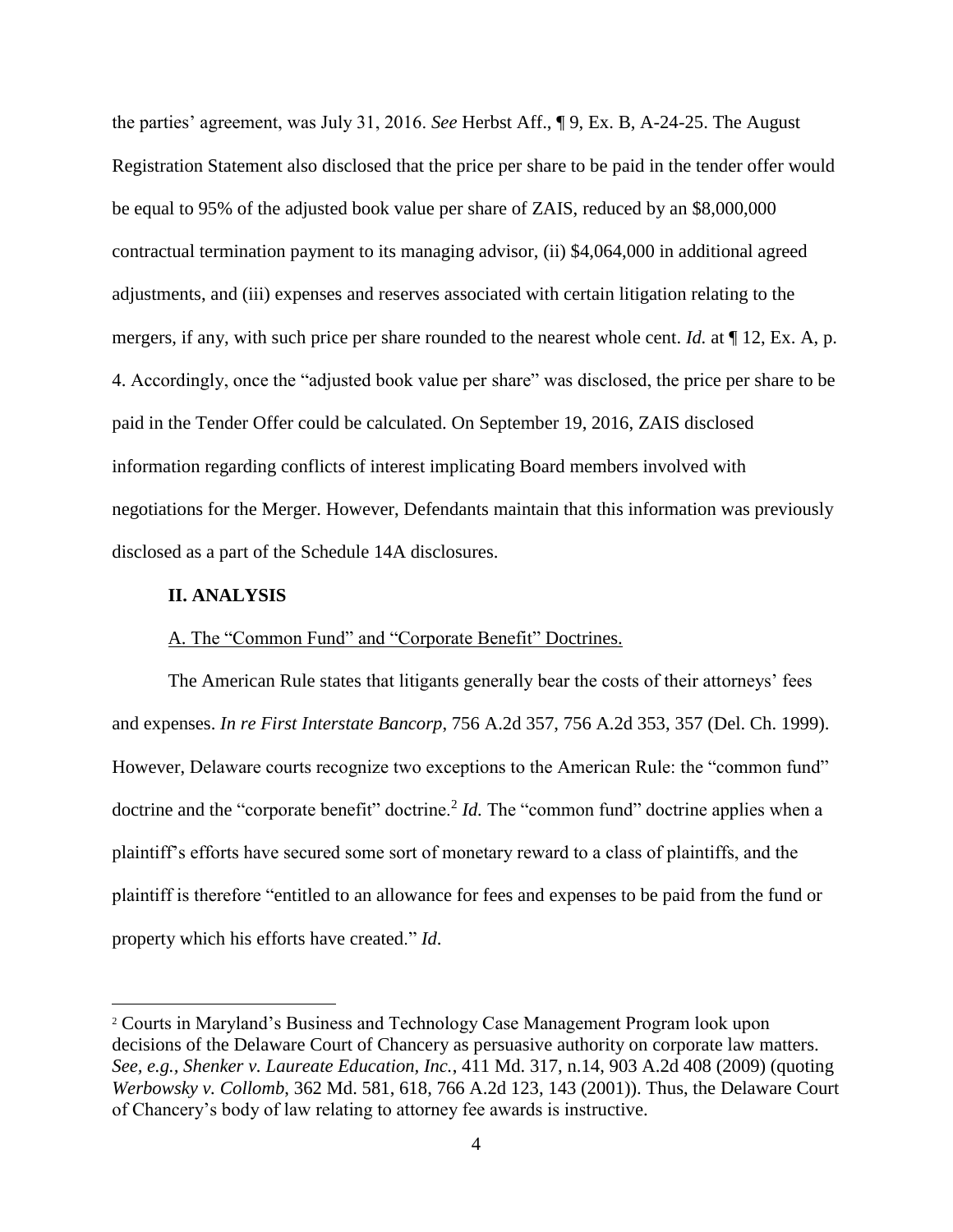This "common fund" doctrine stands in contrast to the "corporate benefit" doctrine, and is triggered when "a tangible monetary benefit has not been conferred" by the litigant's efforts, but some other valuable benefit is realized by the injured group. *Id*. Under Delaware's "corporate benefit doctrine," a court "may order the payment of counsel fees and related expenses to a plaintiff whose efforts result in . . . the conferring of a corporate benefit." *Tandycrafts, Inc. v. Initio Partners,* 562 A.2d 1162, 1164 (Del. 1966) (citing *Chrysler Corp. v. Dann*, 223 A.2d 384, 386 (Del 1966). While these benefits "need not be pecuniary" in character, they must be "substantial," not merely *de minimis* to warrant an award of attorneys' fees. *Id.* 

### B. Factors for determining counsel fees.

The justification for any discretionary award of attorney's fees awarded by a court in shareholder litigation lies with the benefit conferred by the litigation upon the entire class of shareholders. *United Vanguard Fund, Inc. v. TakeCare, Inc.*, 727 A.2d 844, 854 (Del. Ch. 1998). Since the benefit is conferred upon the entire class of shareholders, it is only fair that the cost of receiving this benefit be adequately apportioned from the class's common benefit. *Id.* at 850, 854.

Under the corporate benefit rule, a court may award attorneys' fees and expenses even when a defendant moots one or more claims by satisfying the plaintiff's demands. *Tandycrafts, Inc. v. Initio Partners,* 562 A.2d 1162, 1164 (Del. 1966) (citing *Chrysler Corp. v. Dann*, 223 A.2d 384, 386 (Del 1966). In the instant matter, it is argued that Defendants' Supplemental Disclosures mooted the balance of Plaintiff's claims, thus the standard adopted by the Maryland Court of Special Appeals in *Wittman* applies. Accordingly, Plaintiff's claim for attorneys' fees and related expenses must satisfy the following three conditions: (1) the suit was meritorious when filed; (2) the action producing the corporate benefit was taken by the defendant prior to a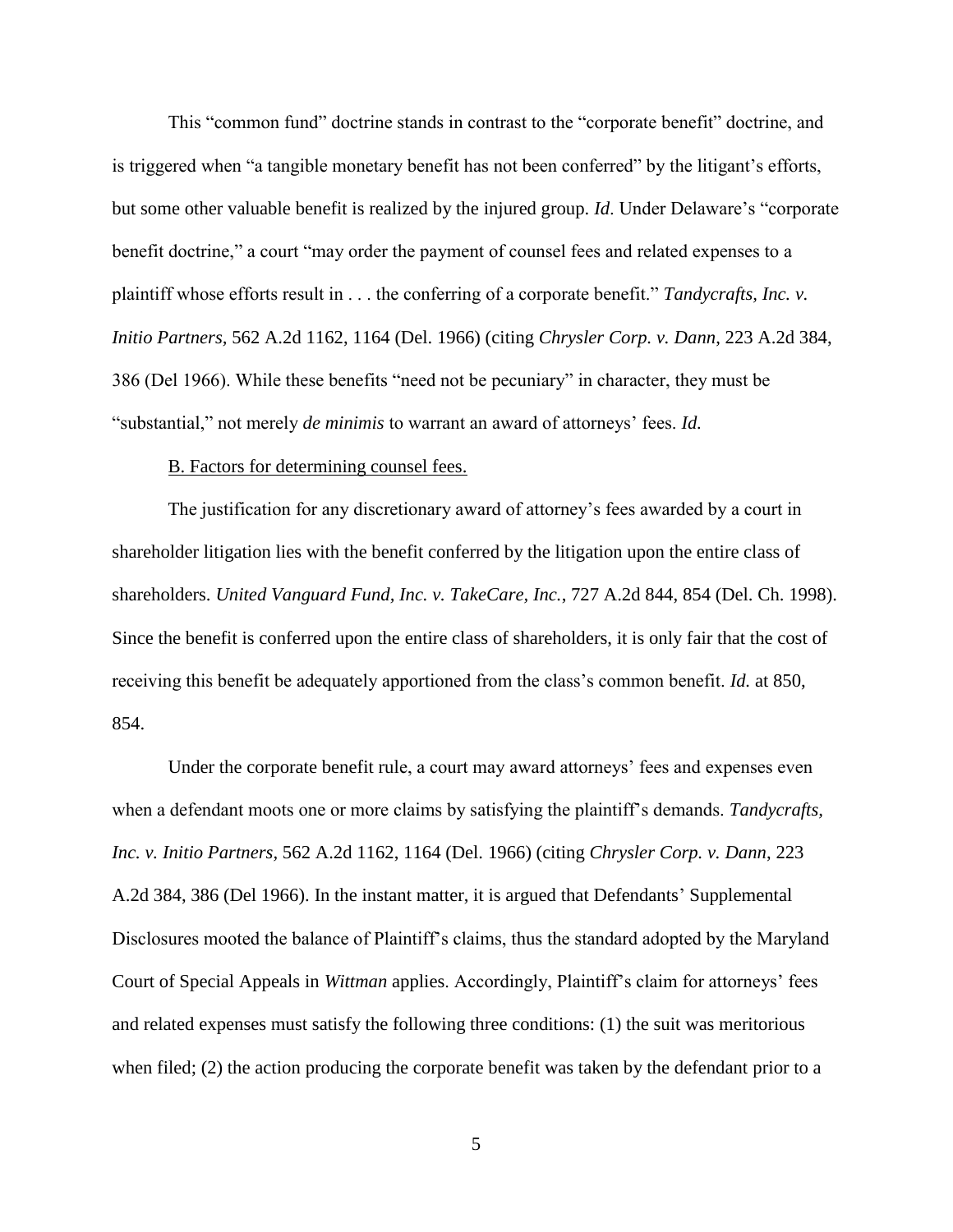judicial resolution; and (3) the resulting corporate benefit was causally related to the lawsuit. *Wittman v. Crooke*, 120 Md. App. 369, 379, 707 A.2d 422, 426 (1998); *see also United Vanguard Fund, Inc. v. TakeCare Inc.*, 693 A.2d 1076, 1079 (Del. 1997) *and Allied Artists Pictures Corp. v. Baron*, 413 A.2d 876, 878 (Del. 1980). When each of these conditions are met, the burden shifts to the defendant to show that the lawsuit did not cause the benefit ultimately obtained. *United Vanguard Fund, Inc.*, 693 A.2d 1080. A presumption of causation arises by chronology; that is, where claims against a defendant are mooted while litigation is pending, the actions mooting the claims are presumed to have resulted from the litigation. *In re Riverbed Technology, Inc., Stockholders Litigation*, C.A. No. 10484-VCG, 2015 WL 5458041, \*7 (Del. Ch. 2015). However, at the outset the suit must be meritorious when filed.

A claim is considered meritorious, "if it can withstand a motion to dismiss on the pleadings." *Wittman*, 120 Md. App. 379, 707 A.2d 426 (quoting *Chrysler Corp. v. Dann*, 223 A.2d 384, 387 (Del. 1966)). Accordingly, if even one of the claims asserted in plaintiff's complaint can survive a motion to dismiss, the requirement of meritoriousness will be met. *In re First Interstate Bancorp Consol. Shareholder Litigation*, 756 A.2d 362; *see also United Vanguard Fund, Inc.*, 727 A.2d 850–51 ("Meritorious" litigation means that which would have been able to withstand a motion to dismiss, and where the plaintiff "must have possessed knowledge of provable facts which held out some reasonable likelihood of ultimate success"). Plaintiff's Complaint asserts two direct claims: (1) against the Director Defendants for breach of the common law duty of candor, and (2) against the Sutherland Defendants for aiding and abetting the Director Defendants' breach of the above-described duty.

The Court of Appeals has previously found that a shareholder may, under certain circumstances, bring direct claims against a corporation's board of directors for breaches of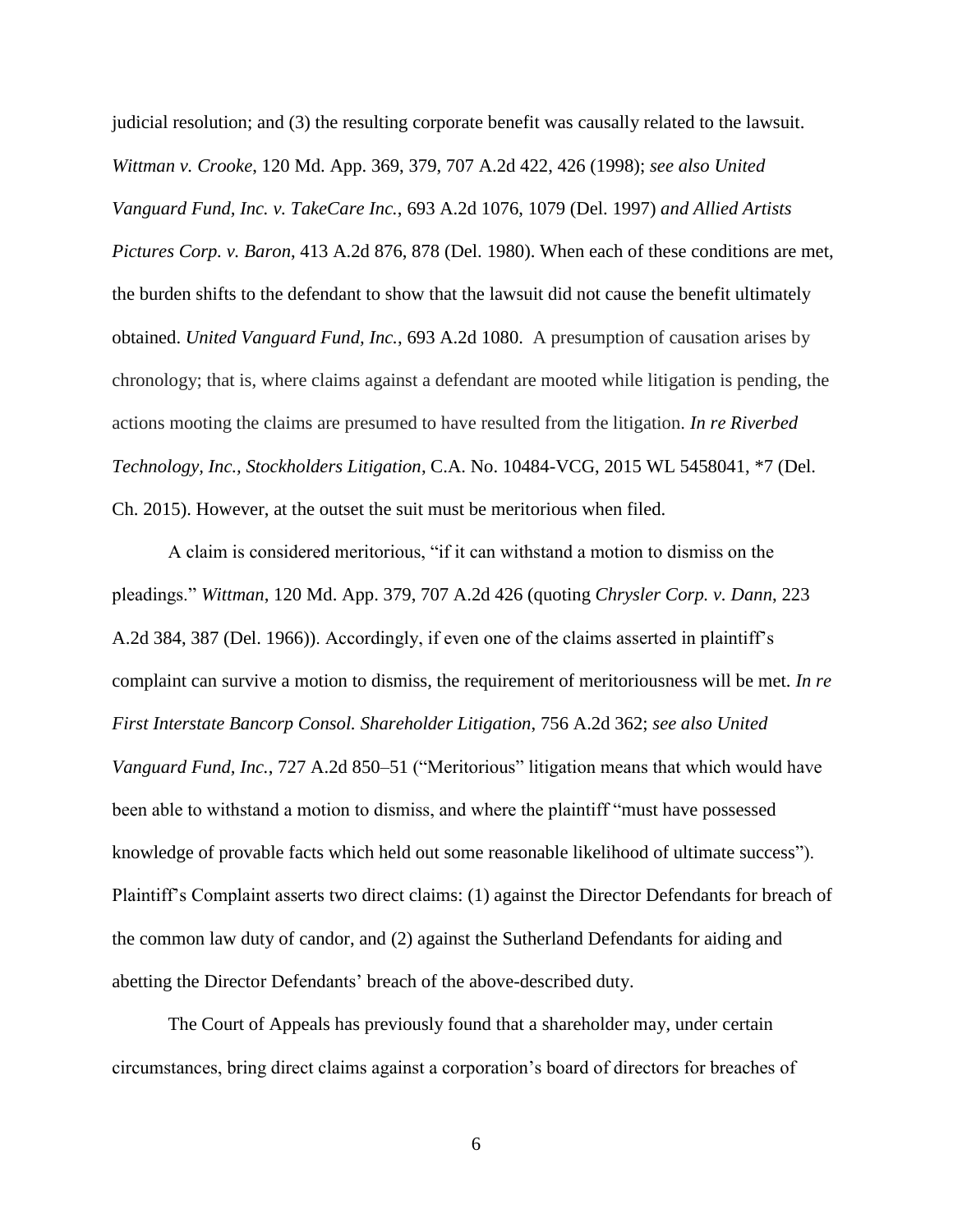common law duties as enumerated in Md. Code Ann., Corps. & Assocs. § 2-405.1. *See Shenker v. Laureate Education, Inc.*, 411 Md. 317, 338, 983 A.2d 408, 420 (2009). Plaintiff relies on *Shenker* to suggest that, because Defendants' Supplemental Disclosures corrected the omissions indicated in their Injunction Motion, the litigation was therefore meritorious and created a corporate benefit, for which Plaintiff is entitled to a fee award. However, the *Shenker* Court only addressed the common law duties within the context of a cash-out merger after the decision to sell the corporation had already been made. 411 Md. 317, 983 A.2d 408. Citing *Revlon, Inc. v. MacAndrews & Forbes Holdings, Inc.*, 506 A.2d 173 (Del. 1986), the *Shenker* Court determined that the common law duties are triggered when the decision is made to sell the corporation, the sale of the corporation is a foregone conclusion, or the sale involved an inevitable or highly likely change-of-control situation. 411 Md. 338, 341, 983 A.2d 408.

It is Defendants' assertion that Plaintiff's claim for breach of the common law duties are misplaced, as no such duty is owed to the shareholders under *Shenker* and also under *Sutton v. FedFirst Financial Corp.*, 226 Md. App. 46, 85, 126 A.3d 765, 788 (2015). In *Sutton v. FedFirst Financial Corp.*, the Court of Special Appeals found that the Plaintiff did not have a direct shareholder action against the directors when the directors entered into a merger agreement between FedFirst and CB Financial involving a stock-for-stock transaction in which the combined corporation continued to remain in a large, fluid public market in which FedFirst's stockholders were left with a continuing interest in CB Financial. 226 Md. App. 90–91, 126 A.3d 791–92. Subsequent to this determination, the court in *FedFirst* did not apply the *Revlon* factors. *Id.*

The merger in the instant matter is a cash-stock election merger, wherein shareholders may elect to receive either all cash or all stock. Here, following approval of the stock issuance,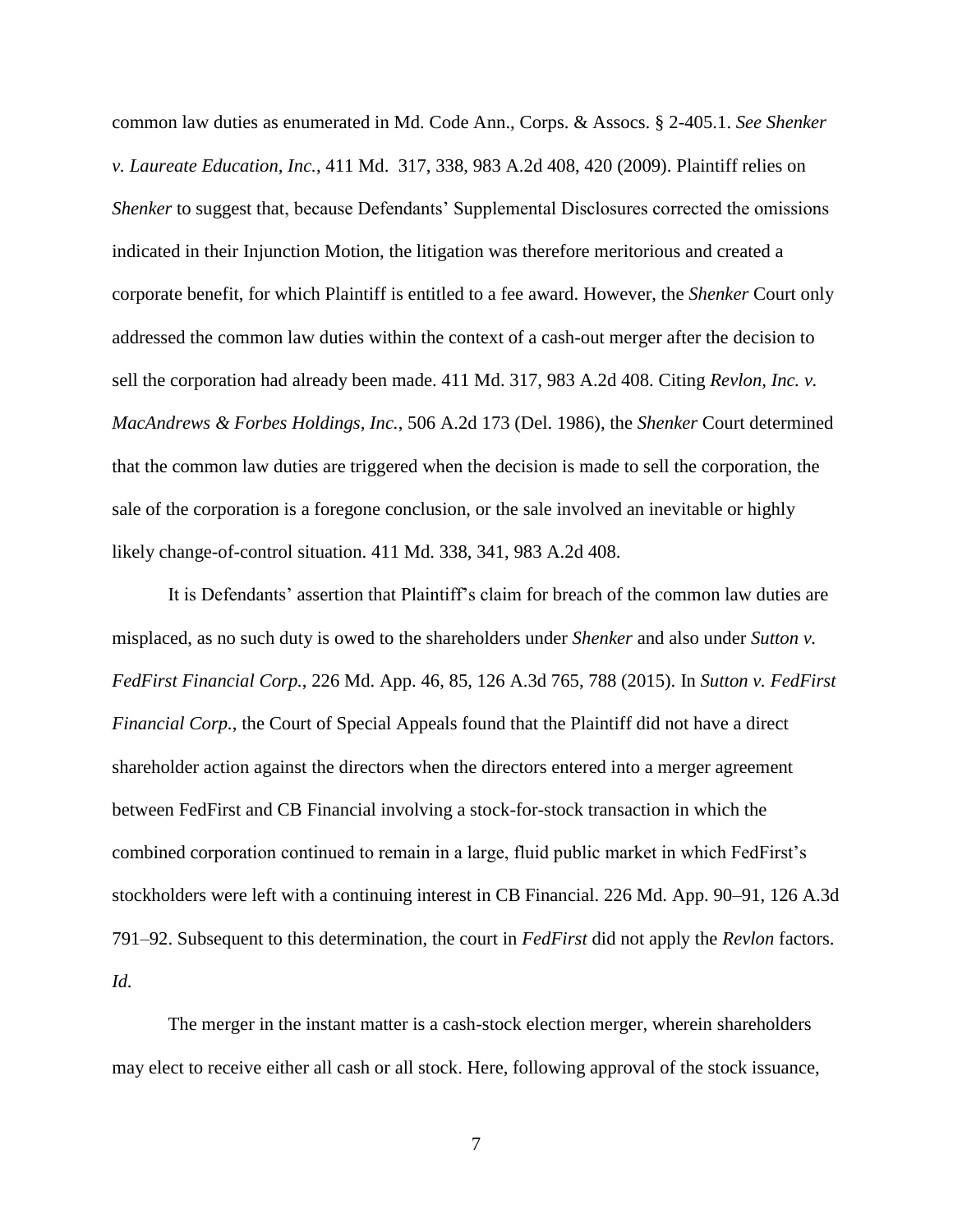ZAIS shareholders were given the opportunity to tender their shares in ZAIS for cash, or to continue to own some, or all, of their shares in the publicly-traded company. Thus, as the merger is not a "cash-out" merger as contemplated by *Shenker*, the common law duties of candor and maximization of value do not apply, and individual shareholders may not bring direct claims against corporate directors for breaches of common law duties. Similar to the merger in *FedFirst*, the *Revlon* duties are not triggered. Accordingly, the Complaint was not meritorious when filed.

In *Wittman*, the trial court found the suit to not be meritorious. 120 Md. App. 369, 379,

707 A.2d 422, 426. The trial court stated:

In my judgment the suit was not meritorious when it was filed, and even if I accept [that] some of the changes that appeared in the final version of the proxy were suggestions that plaintiffs made, it is undisputed that these very changes were also recommended by the SEC .... there was nothing that the [appellant] suggested that was not included by the SEC or was not already in the document prepared by the [appellees] and their agents.... I also find that the benefit that arose because of the changes to the proxy statement were not causally related to the lawsuit. If anything, it was mere happenstance.

*Id.* In the instant matter, while the action producing the corporate benefit was taken by the Defendants prior to a judicial resolution, Defendants' Supplemental Disclosures were not causally related to the lawsuit. Defendants purport that they had no knowledge of Plaintiff's Complaint until the end of the day on August 26, 2016, after the August Registration Statement was filed. *See* Defendants' Memorandum of Law in Opposition to Plaintiff's Application for Attorneys' Fees and Related Expenses, Herbst Aff. ¶ 5, Ex. C; Blank Aff. ¶ 2, Ex. E. In fact, akin to *Wittman*, the Supplemental Disclosures made on September 12 were made in accordance with the schedule included in the August Registration Statement. The August Registration Statement stated:

the exchange ratio will be equal to the quotient . . . determined by dividing (i) the Sutherland adjusted book value per share by (ii) the ZAIS Financial adjusted book value per share as of a determination date, which the parties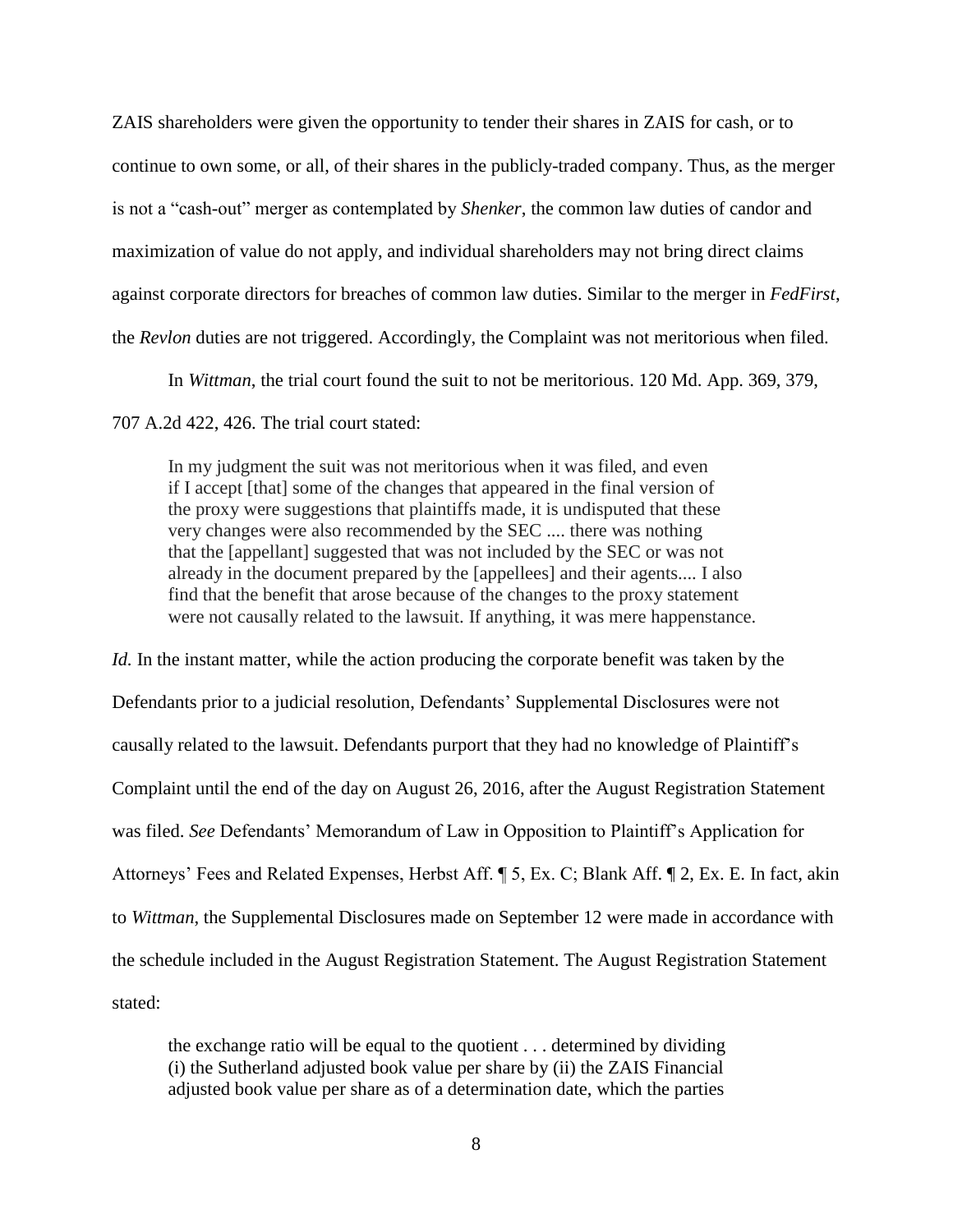have agreed will be July 31, 2016.

Registration Statement, August 26, 2016, p. 2; *see also id.* A-10, definition of "Determination Date." According to the August Registration Statement, ZAIS and Sutherland were to publicly announce the exchange ratio at least five business days prior to the stockholder meetings, scheduled for September 27, 2016. *Id.* The August Registration Statement included the option for the special meetings of both ZAIS and Sutherland to be postponed if the September 27, 2016 date was less than five business days following the exchange ratio announcement. *Id.* at 5.

The August Registration Statement included a prospectus, which demonstrated the calculation of the Exchange Ratio using the adjusted book values per share of ZAIS and Sutherland as of a determination date of June 30, 2016. *Id.* at 15. The Exchange Ratio included in the prospectus was 0.8567, 0.0211 higher than the final Exchange Ratio of 0.8356 disclosed on September 12, 2016. This translated to a cost differential of twenty-nine cents in the Tender Offer price, with shares changing in value from \$15.65 to \$15.36, respectively. Notwithstanding this decline, ZAIS shareholders ultimately approved the share issuance by an overwhelming majority, with 97.4 percent of shareholders voting in favor of the share issuance. As in *Wittman*, the "benefit that arose because of the changes to the proxy statement were not causally related to the lawsuit. If anything, it was mere happenstance." 120 Md. App. 369, 379, 707 A.2d 422, 426. Thus, the disclosure of the Exchange Ratio and Tender Offer price were not causally related to Plaintiff's litigation.

Finally, Plaintiff alleges that the Supplemental Disclosures regarding potential conflicts of interest of two Board members was caused by the instant litigation. While a presumption of causation arises by chronology, this presumption may be rebutted. *See In re Riverbed Technology, Inc., Stockholders Litigation*, C.A. No. 10484-VCG, 2015 WL 5458041 (Del. Ch.

9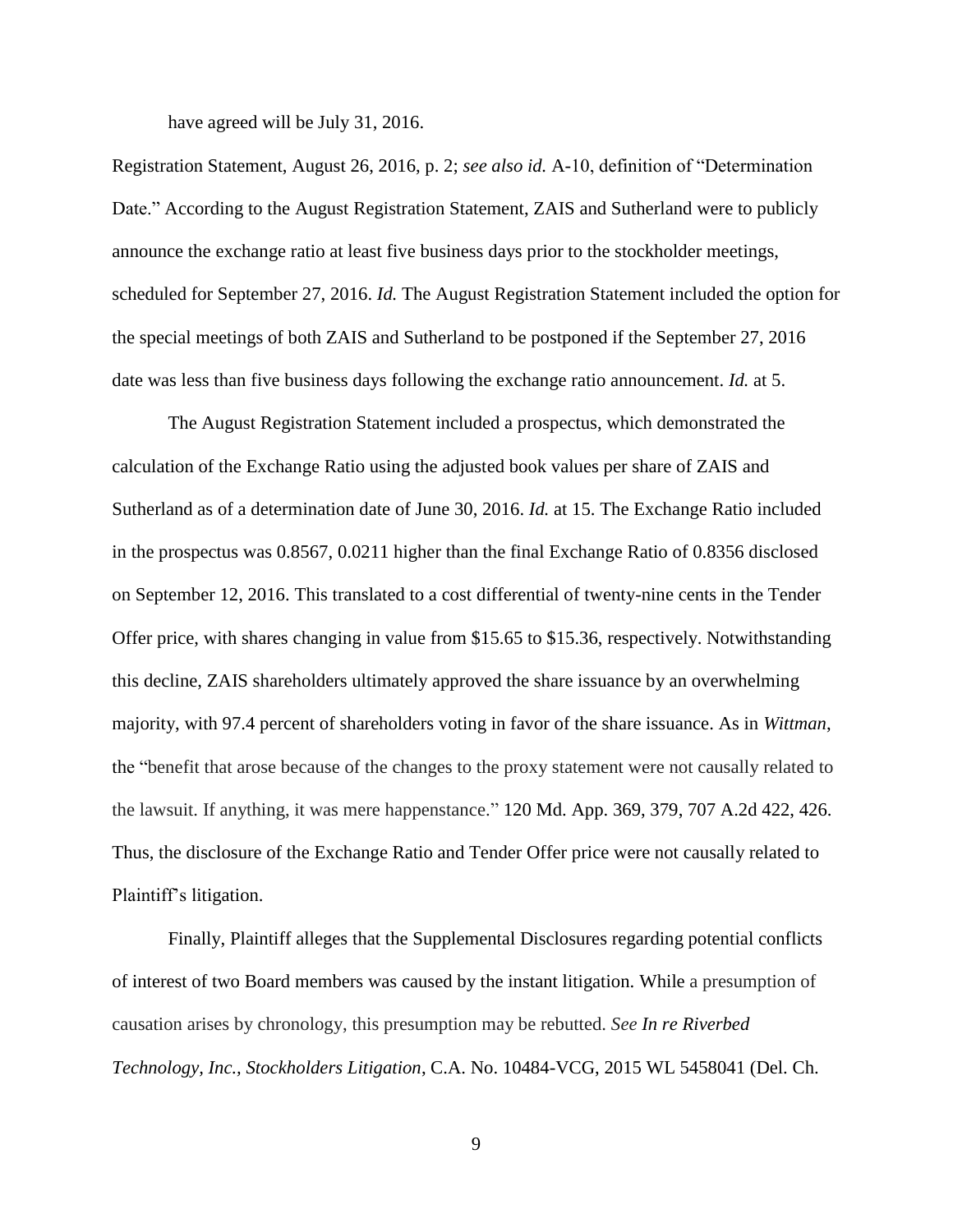2015). Defendants maintain that the potential conflicts of interest were previously disclosed. On June 23, 2016, prior to suit being filed, Defendants filed a Proxy Statement which disclosed Board member Christian Zugel's ("Zugel") voting control of ZAIS and Board member Michael Szymanski's ("Szymanski") unvested units. *See* Defendants' Memorandum of Law in Opposition to Plaintiff's Application for Attorneys' Fees and Related Expenses, Ex. 4, p. 4, 20, 24. Subsequently, Defendants' September 19, 2016 disclosures stated, in relevant part, as follows:

As previously publicly disclosed by ZGH in its SEC filings, Christian Zugel holds certain equity interests in ZGH and Michael Szymanski holds certain unvested units exchangeable for equity interest in ZGH. By virtue of their direct or indirect equity interests in ZGH, Messrs. Zugel and Szymanski may be regarded as having indirect equity interests in ZAIS REIT Management, LLC. As previously disclosed in ZGH's SEC filings, in his capacity as trustee of the Class B Voting Trust, Mr. Zugel has effective voting control of ZGH.

However, the information provided by Defendants on September 19, 2016 was not different than that previously provided. In fact, included in the annual report on Form 10-K, filed on March 10, 2016, is a description of each of the Executive Officers of ZAIS. Regarding Szymanski, it states: "Mr. Szymanski also serves as Chief Executive Officer, President and director of ZAIS Group Holdings, Inc. ("ZGH"), the parent company of ZAIS." p.11. Zugel is also included on the Executive Officer list. *Id.* Included in the August Registration Statement is a general disclosure that, "some of the executive officers and directors of ZAIS Financial have financial interests in the mergers that are different from, or in addition to, the interests of ZAIS Financial stockholders generally." Registration Statement, August 26, 2016, p. 20. A more detailed description is provided that states: "As of July 18, 2016, each of ZAIS Financial's named executive officers . . . and all of ZAIS Financial's . . . executive officers as a group beneficially owned shares of ZAIS Financial's common stock." *Id.*, p. 160. It is also provided that Zugel "is the Chairman of the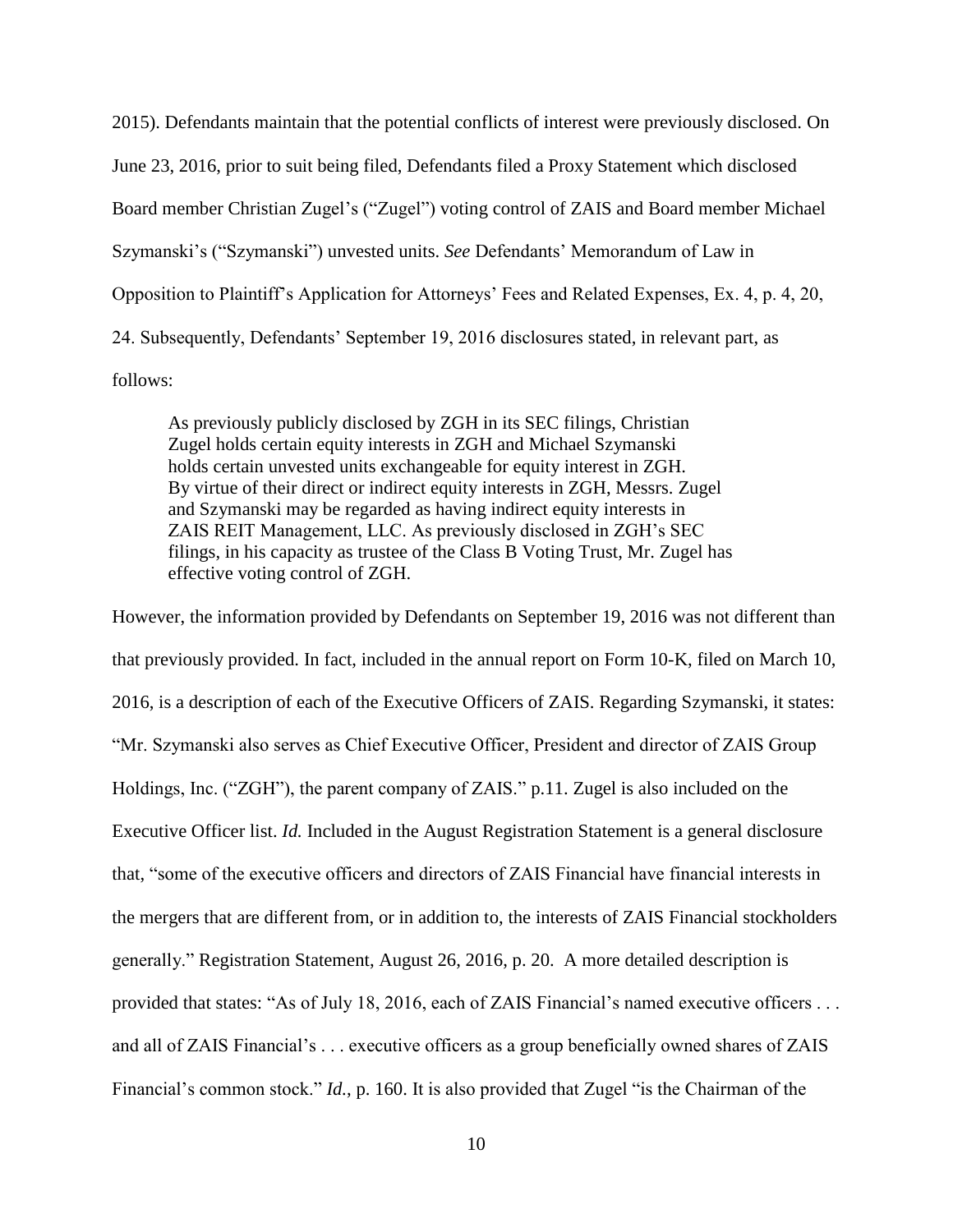ZAIS Financial board and its chief investment officer, and also serves as the chairman of the board of directors and chief investment officer of ZAIS Financial's advisor.<sup>3</sup> Further, security ownership of certain beneficial ownership is set out in a table, which details both Zugel and Szymanski's equity interests. *Id.* p. 334–35, (2) (3). Accordingly, this disclosure was not causally related to Plaintiff's Litigation.

### C. The *Sugarland* Factors

Should there be sufficient benefit to justify awarding attorneys' fees, the amount of any award is governed by what are known as the "Sugarland factors," from *Sugarland Industries, Inc. v. Thomas*, 420 A.2d 142 (Del. 1980). These factors are:

the results achieved by counsel plus…the amount of time and effort applied to a case by counsel for plaintiff, the relative complexities of the litigation, the skills applied to their resolution by counsel, as well as any contingency factor and the standing and ability of petitioning counsel.

*Sugarland Indus., Inc.*, 420 A.2d at 149. Delaware courts have recently applied increasing scrutiny to the amount of attorneys' fees awarded for a non-pecuniary benefit. *See, e.g., In re Riverbed Technology, Inc., Stockholders Litigation*, C.A. No. 10484-VCG, 2015 WL 5458041, \*7 (Del. Ch. 2015). In so doing, the chancellors have recognized their wide discretion in applying attorney's fees, but have also determined that the most important of the *Sugarland* factors that should provide guidance in any award of fees is the benefit conferred to the plaintiffs. *Id*. at \*7-8. The cessation of litigation has not been recognized as a cognizable benefit. *Chrysler Corp. v. Dann*, 223 A.2d 384, 387 (Del. 1966). In the instant matter, as the claims were not meritorious when filed and no benefit was conferred to the Plaintiff, as discussed *supra*, this Court will not engage in further analysis of the *Sugarland* factors.

# **III. CONCLUSION**

 $\overline{a}$ 

<sup>3</sup> ZAIS Financial's advisor has previously been described as ZAIS REIT Management, LLC. *See* Form 10-K, p. 5 (Mar. 10, 2016).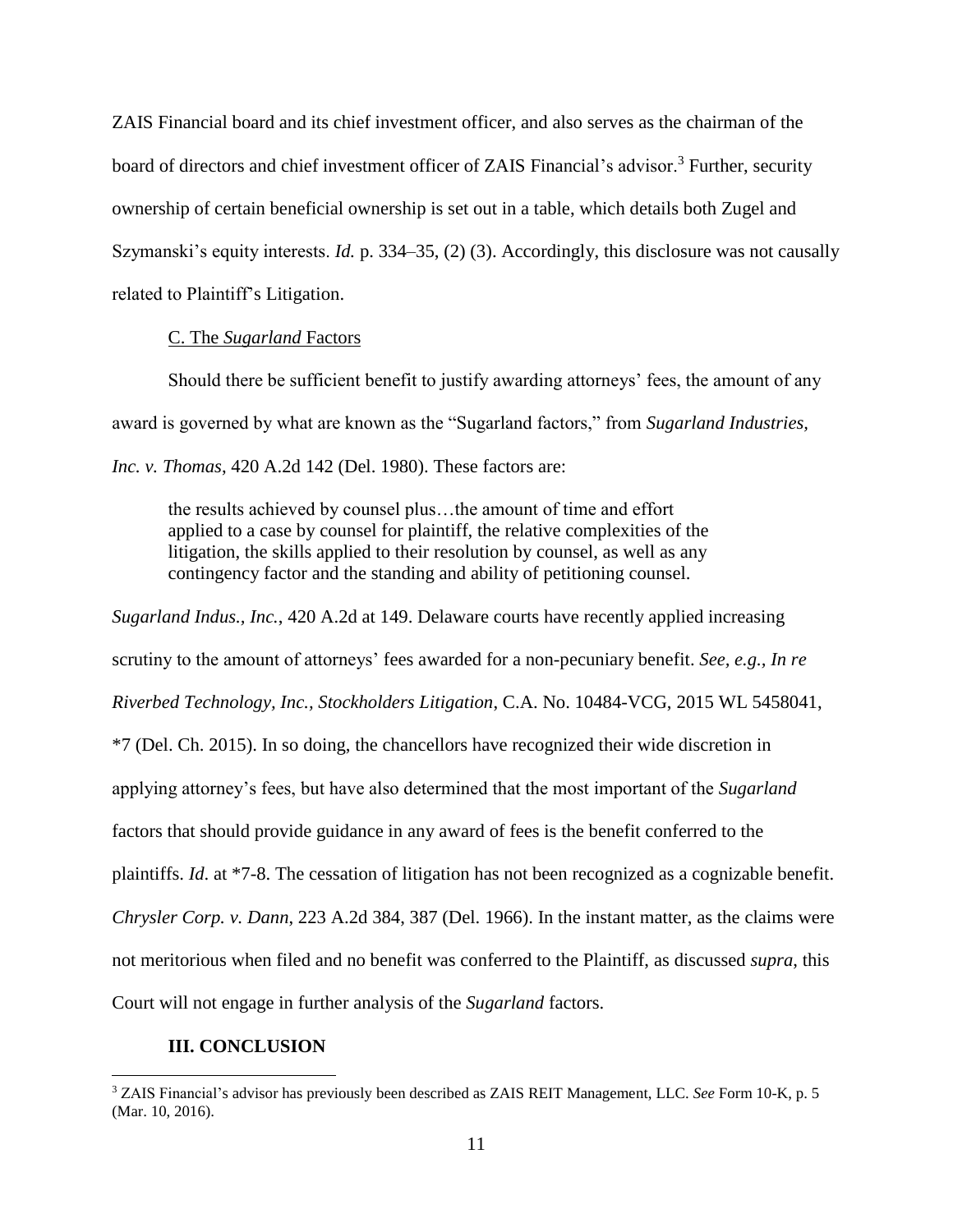Upon consideration of the Plaintiff's Motion for an Award of Attorneys' Fees and

Related Expenses, and for the foregoing reasons, the Plaintiffs' Motion for an Award of

Attorneys' Fees and Related Expenses is **DENIED** in accordance with the Order of this Court

issued on even date.

**IT IS SO ORDERED,** this  $8th$  day of December, 2016.

/s/ Audrey J.S. Carrión Judge Audrey J.S. Carrión Case No.: 24-C-16-004740

CC: Charles J. Piven, Esq. Yelena Trepetin, Esq. Brower Piven, A Professional Corporation 1925 Old Valley Road Stevenson, Maryland 21153 *Counsel for Plaintiff*

Jason M. Leviton, Esq. Steven P. Harte, Esq. Bradley Vettraino, Esq. Block & Leviton LLP 155 Federal Street, Suite 400 Boston, Massachusetts 02110 *Counsel for Plaintiff*

Peter B. Andrews, Esq. Craig J. Springer, Esq. David M. Sbotz, Esq. Andrews & Springer, LLP 3801 Kennett Pike Building C, Suite 305 Wilmington, Delaware 19807 *Counsel for Plaintiff*

G. Stewart Webb, Jr., Esq. John T. Prisbe, Esq. Venable LLP 750 East Pratt Street, Suite 900 Baltimore, Maryland 21202 *Counsel for Defendants Zais Financial Corporation, David L. Holman, Daniel T. Mudge, Marran H. Ogilvie, Michael F. Szymanski, and Christian M. Zugel*

John L. Latham, Esq. Robert R. Long, Esq. Alston & Bird LLP One Atlantic Center